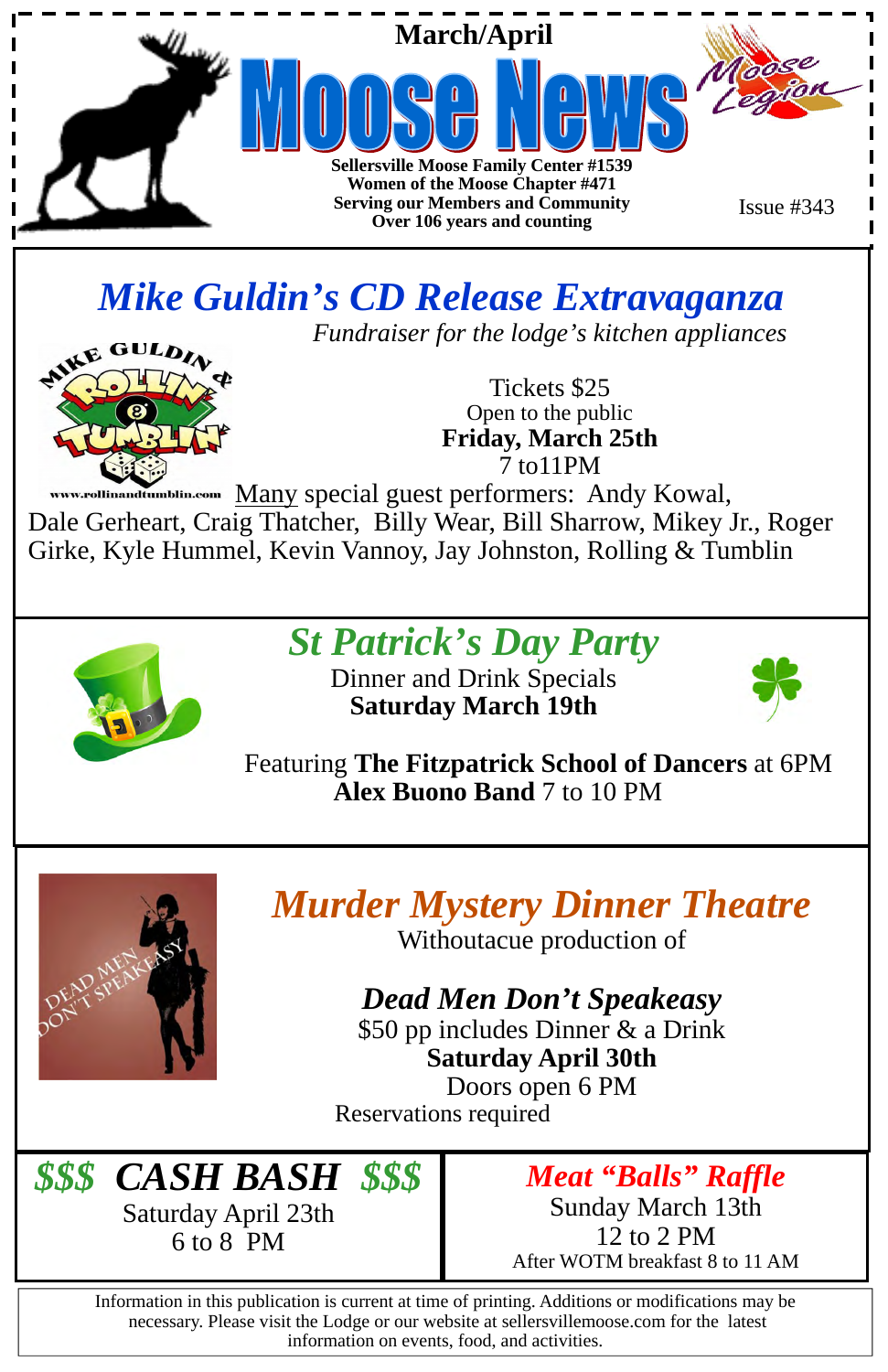**Planning a wedding, shower, birthday, anniversary, retirement party or other event? Why mess your house up? Our Banquet Room is the perfect place. Check out the virtual tour at www.sellersvillemoose.com Bookings 215-257-4380** 

| <b>From the President</b><br>Hi Moose Family,                                                                                                                                                                                                                                                                                                                                                                                                                                                                                                                                                                                                                                                                                                                                                                                                                                                                                                                                 | <b>From the Desk of the Administrator</b><br>Dear members,                                                                                                                                                                                                                                                                                                                                                                                                                                                                                                                                                                                                                                                                                                                                                                                                                                                                                                                                                                                                                                                                                                                                                                      |
|-------------------------------------------------------------------------------------------------------------------------------------------------------------------------------------------------------------------------------------------------------------------------------------------------------------------------------------------------------------------------------------------------------------------------------------------------------------------------------------------------------------------------------------------------------------------------------------------------------------------------------------------------------------------------------------------------------------------------------------------------------------------------------------------------------------------------------------------------------------------------------------------------------------------------------------------------------------------------------|---------------------------------------------------------------------------------------------------------------------------------------------------------------------------------------------------------------------------------------------------------------------------------------------------------------------------------------------------------------------------------------------------------------------------------------------------------------------------------------------------------------------------------------------------------------------------------------------------------------------------------------------------------------------------------------------------------------------------------------------------------------------------------------------------------------------------------------------------------------------------------------------------------------------------------------------------------------------------------------------------------------------------------------------------------------------------------------------------------------------------------------------------------------------------------------------------------------------------------|
| It is election time. If anyone is interested in running<br>for office, now is the time to be active in this great<br>organization. You can help lead the lodge in being<br>more successful moving forward. Your help would<br>be greatly appreciated.<br>My time has come to an end. I would like to thank<br>everyone who had elected me this term for office. It<br>has been a very rewarding experience to be part of<br>an organization that helps so many people and<br>charities. As a group, we can make a difference in<br>so many people's lives.<br>Don't forget to check the calendar, Facebook page<br>and the bulletin board for all the events that are<br>scheduled for your enjoyment and to meet new<br>fellow members.<br>Once again, thank you again for all of you that<br>come out and support the lodge, especially all the<br>volunteers that make this lodge a great place.<br>Please be safe and healthy.<br><b>Rich Schnure</b><br><b>President</b> | Here comes SPRING and are looking forward to the<br>warmer weather! It has been quite a year so far and feel it<br>can only get better.<br>Our membership is growing, and we owe it to all<br>our members who have sponsored their friends and family.<br>Keep it up! We will be hosting a Moose Membership<br>Workshop at the Lodge on March 12th, 10 AM to 3 PM<br>for anyone interested. More information will be on our<br>website.<br>Also, thank you all that came out to help with our<br>Moose Legion Hoagie Sale and to all of our members that<br>supported this fundrive. We raised \$500 so far for our new<br>playground in the grove. Great work everyone.<br>Last thing for now is to let all our members know<br>that election time is right around the corner. If anyone is<br>interested in running for a position on the board, you will<br>find information sheets as you come into the lodge. Feel<br>free to take a look at the different positions and consider<br>putting your name in. We are always looking for people to<br>volunteer their time and service to help keep the lodge<br>running.<br>Sincerely,<br><b>Mike Sagel</b><br>Administrator<br>267-679-5331, moose1539@sellersvillemoose.com |

#### **From our Senior Regent**

Dear Moose Family,

We're almost through another cold winter and spring is just around the corner. Enjoy the extra sunshine and remember in a few months we'll be complaining how hot it is.

I'm happy to announce that the WOTM will be bringing back the breakfast buffet on Sunday, March 13 from 8-11 AM. We look forward to serving you again and appreciate your ongoing support.

As always, we are accepting non-perishable food donations at the lodge. We help Pennridge Fish, Keystone Opportunities, Between Friends Outreach and would be glad to help any other organization in need.

We ended our February chapter meeting with a strudel tasting. The strudel was made by Mattie's Strudel Haus from Bath, PA. It was absolutely delicious. We will be taking orders through the website and at the lodge during the first two weeks of March. Pickup will be the weekend of April 2-3. Funds raised will benefit Mooseheart, Moosehaven, the WOTM chapter and the lodge kitchen upgrades.

Like so many chapters throughout our fraternity, our chapter is in need of volunteers willing to take on leadership roles. We are looking for women to serve as Senior Regent, Treasurer and Secretary. The primary function of the WOTM is to provide financial support to Mooseheart, Moosehaven, our lodge and our local communities. Please reach out to me, Linda B., Ginny, or Stacey if you are interested in helping to keep our chapter open.

One of the most rewarding parts of my term as Senior Regent has been meeting so many of our lodge members. We are truly blessed with a lot of friendly, caring members who make all of our fundraising efforts successful. Thank you all for your continued support. Watching the kids smiling faces at the holiday parties and family Bingo makes me smile too. Nothing can match the feeling of delivering holiday food baskets to local families in need. There are many opportunities to help all around the lodge. I look forward to continue working on the lodge board of officers and helping wherever I can. See you soon around the lodge.

Fraternally yours, Ida Davis Emert Senior Regent

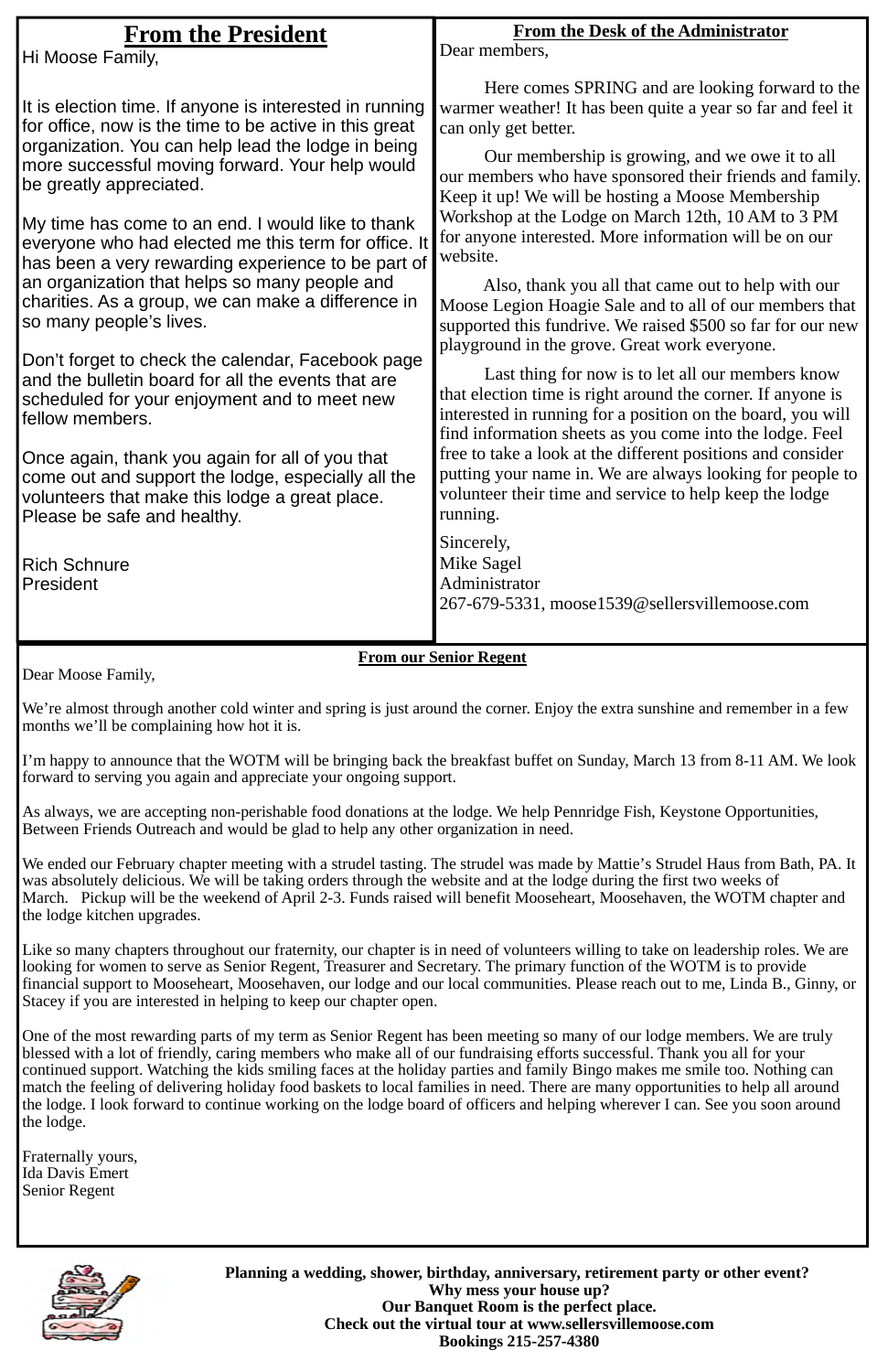### **New Members Orientation Night**

### **March 17th 6:30 PM**

We invite all new members and their sponsors to come out and learn more about what the Moose is all about. **After Orientation receive** 

**Social Quarter Special**  \$2 Domestic drafts all day Sunday 11am—7 PM



Wednesday's 7 PM



To all our Lodge Members:

We are a Private Organization with paying members. We are proud of our lodge and we want to share what we have with our friends and family. Here are the guidelines for our guests,

- The prospective member is accompanied at all times by his or her sponsor.
- The prospective member is properly signed in as a guest.
- The prospective member shall not make purchases.
- The prospective member shall leave when his or her sponsor leaves.
- The prospective member shall be limited to two (2) visits.
- Spouses of a good standing member no limits on the number of times as a guest but must leave when their spouse (member) leaves.



**GAME NIGHT Sponsored by the Rotary Club Saturday March 5th 5 to 9 PM \$75 per person**

Information in this publication is current at time of printing. Additions or modifications may be necessary. Please visit the Lodge or our website at sellersvillemoose.com for the latest information on events, food, and activities.

### **Regional Membership Workshop**

All Lodge members are encourage to attend Saturday March 12th 10 AM to 3 PM

### **The R.A.C. Club is Active!**

Meets the 3rd Wednesday of Every Month

#### **March 16th 2:00 PM April 20th 2:00 PM**

**WOTM Breakfast Waitress Style** 



**March 13th April 10th**  8 to 11am



**LODGE PHONE NUMBERS**: Social Quarters 215-257-9943 Office 215-257-4380

**Penny Party**  Sunday March 6th 2 PM

**Children's Easter Party** 

Sunday April 3rd 2 PM Signup at lodge by March 27

**4 to 6 PM Every Day** 



### *TRIVIA NIGHT W/ WILL*



MARCH 18TH APRIL 29TH 7 PM

### **Karaoke –March 12th– 7 PM April 16th—7 PM**

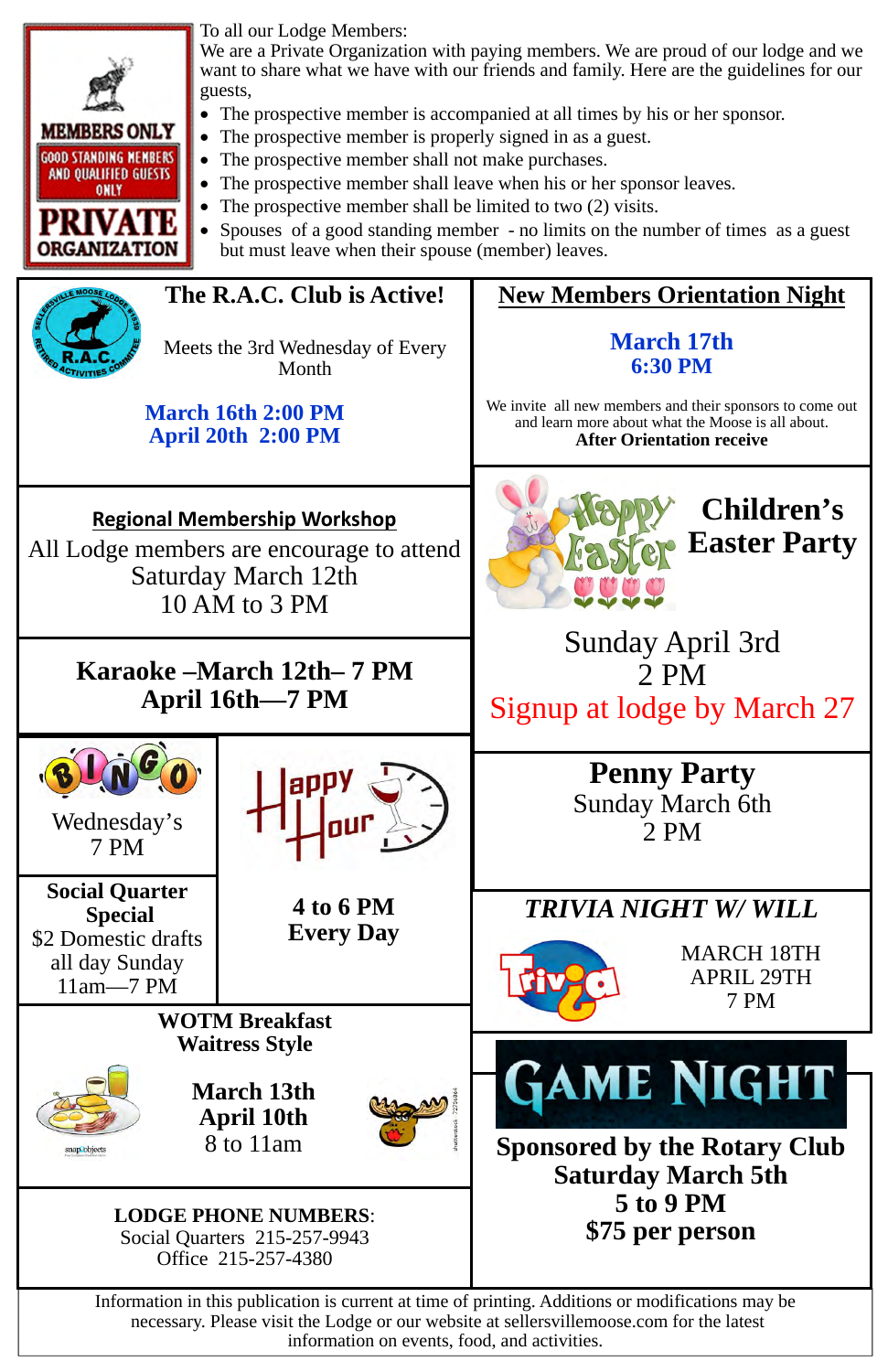# March 2022

| Sun                                                                                          | Mon                                                            | <b>Tue</b>                                                         | <b>Wed</b>                                        | <b>Thu</b>                             | <b>Fri</b>                                                                                        | Sat                                                                                      |
|----------------------------------------------------------------------------------------------|----------------------------------------------------------------|--------------------------------------------------------------------|---------------------------------------------------|----------------------------------------|---------------------------------------------------------------------------------------------------|------------------------------------------------------------------------------------------|
|                                                                                              |                                                                |                                                                    | $\overline{2}$<br><b>BINGO</b><br>7<br>${\rm PM}$ | $\mathfrak{Z}$                         | $\overline{4}$<br>John McDevitt<br>7 to 10 PM                                                     | 5<br>Rotary Club<br>Game Night<br>5 to 9pm                                               |
| 6<br>Penny Party<br>2 PM                                                                     | $\overline{7}$<br>Lodge Meeting<br>All Members<br>$7:30$ PM    | 8                                                                  | 9<br><b>BINGO</b><br>7 PM                         | 10                                     | 11<br><b>Mike Greer's B-Day</b><br><b>Party</b><br><b>7 PM</b>                                    | 12<br><b>Moose Membership</b><br>Workshop<br><b>10 AM tp 3 PM</b><br><b>Karaoke 7 PM</b> |
| 13<br><b>WOTM</b><br>Breakfast Buffet<br>8 to 11<br>Moose Legion<br>Meat Shoot<br>12 to 2 PM | 14<br>WOTM Committee<br>Meeting 7:00 PM<br>Moose Legion 7:30PM | 15                                                                 | 16<br><b>BINGO</b><br>7 PM<br>RAC Meeting 2 PM    | 17<br>Membership<br>Meeting<br>6:30 PM | 18<br>Trivia w/ Will<br>7 PM                                                                      | 19<br>St Patty Party<br>Dancers 6 PM<br>Alex Buono Band<br>7 to 11 PM                    |
| 20                                                                                           | 21<br>Lodge Meeting<br>All Members<br>$7:30$ PM                | 22<br><b>GOLF LEAGUE</b><br><b>MEETING</b><br>7PM<br>Day & Evening | 23<br><b>BINGO</b><br>7 PM                        | 24                                     | 25<br>Mike Guldin &<br>Friends<br>7 TO 11 PM<br>Ticketed Event<br>Kitchen Appliance<br>Fundraiser | 26                                                                                       |
| 27                                                                                           | 28                                                             | 29                                                                 | 30<br><b>BINGO</b><br>7 PM                        | 31                                     |                                                                                                   |                                                                                          |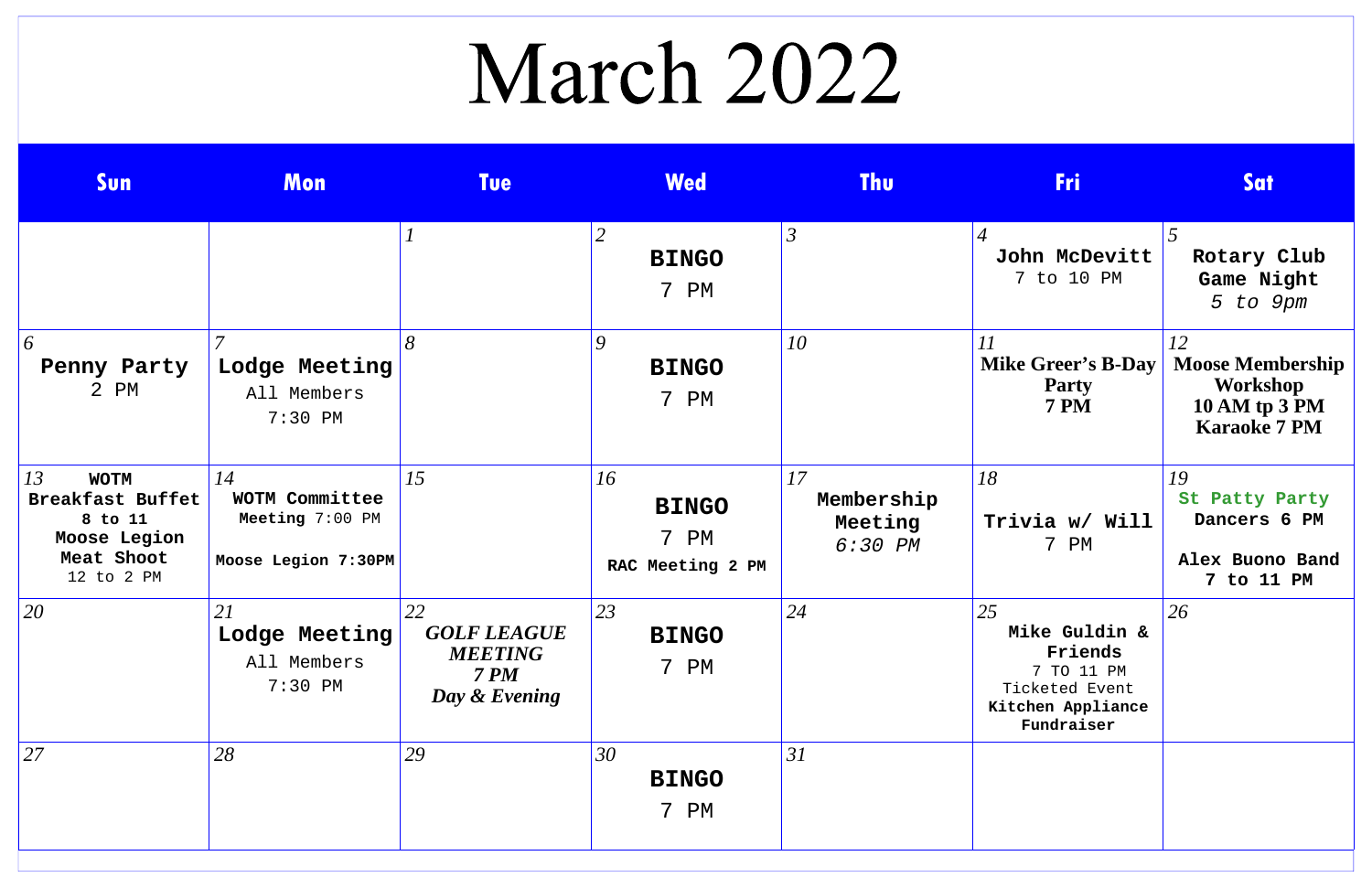# APRIL 2022

| Sun                                                  | Mon                                                                             | <b>Tue</b> | <b>Wed</b>                                     | <b>Thu</b>     | <b>Fri</b>                                                         | <b>Sat</b>                                     |
|------------------------------------------------------|---------------------------------------------------------------------------------|------------|------------------------------------------------|----------------|--------------------------------------------------------------------|------------------------------------------------|
|                                                      |                                                                                 |            |                                                |                |                                                                    | 2                                              |
| $\mathfrak{Z}$<br>Children's<br>Easter Party<br>2 PM | <b>ELECTIONS</b><br>$\overline{A}$<br>Lodge Meeting<br>All Members<br>$7:30$ PM | 5          | 6<br><b>BINGO</b><br>7 PM                      | $\overline{7}$ | 8                                                                  | $\boldsymbol{Q}$<br>George Smith<br>7 PM       |
| 10<br>WOTM BREAKFAST<br><b>BUFFET</b><br>8 AM to 11  | 11<br>WOTM Committee<br>Meeting 7:00 PM<br>Moose Legion<br>7:30 PM              | 12         | 13<br><b>BINGO</b><br>7 PM                     | 14             | 15<br>Mike Guldin w/<br>Rollin & Tumblin<br>7 PM<br>WOTM Bake Sale | 16<br><b>KARAOKE</b><br><b>7 PM</b>            |
| 17                                                   | 18<br>Lodge Meeting<br>All Members<br>$7:30$ PM                                 | 19         | 20<br><b>BINGO</b><br>7 PM<br>RAC Meeting 2 PM | 21             | 22<br>Steve Cofield &<br>Sweets<br>7 to 11 PM                      | 23<br><b>CASH BASH</b><br>\$\$\$<br>6 to 8 PM  |
| 24<br>Installation<br>of<br>Officers                 | 25                                                                              | 26         | 27<br><b>BINGO</b><br>7 PM                     | 28             | 29<br>Trivia w/ Will<br>7 PM                                       | 30<br>Murder Mystery<br>Dinner Theatre<br>6 PM |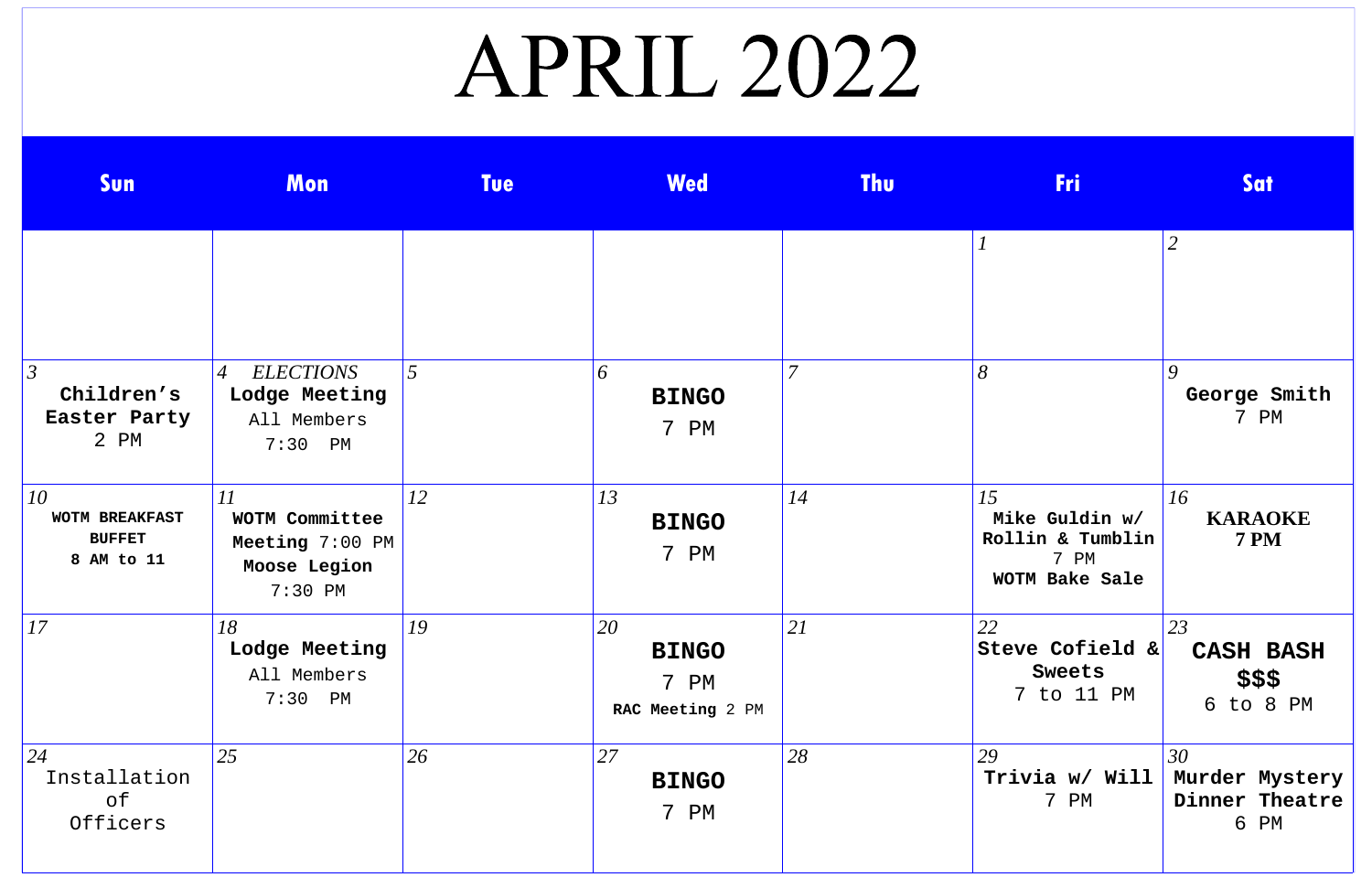

 **Friday April 22nd Steve Cofield & Sweet 7 PM** 



**GOLF LEAGUE MEETING TUESDAY MARCH 22nd 7 PM Day & Evening**  Those who are interested in joining the leagues or

## learning more!





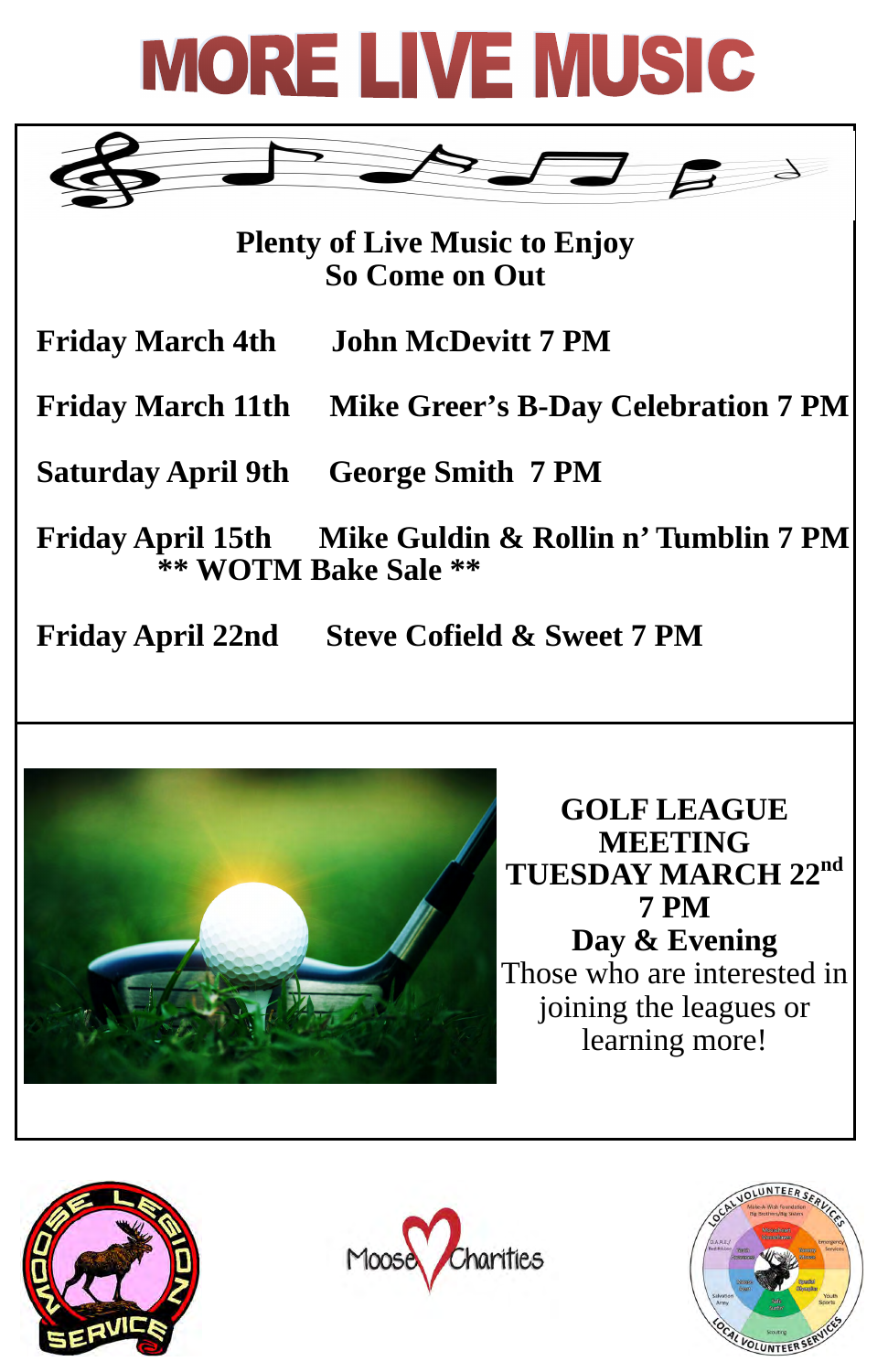

Date: February 16, 2022

From: R.A.C. (Retired Activities Club) of Loyal Order of Moose Family Fraternity, Lodge #1539, Sellersville.

To: Former and prospective members of R.A.C. Greetings Loyal Order of Moose

member,

The R.A.C has survived another year despite the COVID epidemic. Andin fact, the future of R.A.C. is much brighter. Attendance at our recentmeetings has been gradually increasing. We continue to accept new members, both men and women. At our January re-organization meeting, besides electing officers for 2022, planned activities already include a dinner theater and two casino bus trips. We also enjoyed a light luncheon provided by the members.

If you are new to R.A.C., this is our *special invitation for you* to come out and see and hear what we are all about and learn of the many events and activities we are envisioning. If you were a former member, we look forward to welcoming you back. You are under no obligation tojoin.

We meet on the third Wednesday of the month at 2:00 P.M. Come out prior to our meeting time, beginning at 1:30, for fellowship and free beer, soda or wine and then stay for the meeting. R.A.C. membership isopen to all paid-up Moose members, men, and women.

We look forward to *seeing* you! Best regards - From the R.A.C.

### Applications for officers now available.

The Board of Officers of a Moose Lodge is composed of nine members:

- 1. President
- 2. Vice President
- 3. Chaplain
- 4. Treasurer
- 5. Trustee ( l year) 6. Trustee (2 year) 7. Trustee (3 year)

### For more information stop by the lodge, or on our website. Www.sellersvillemoose.com